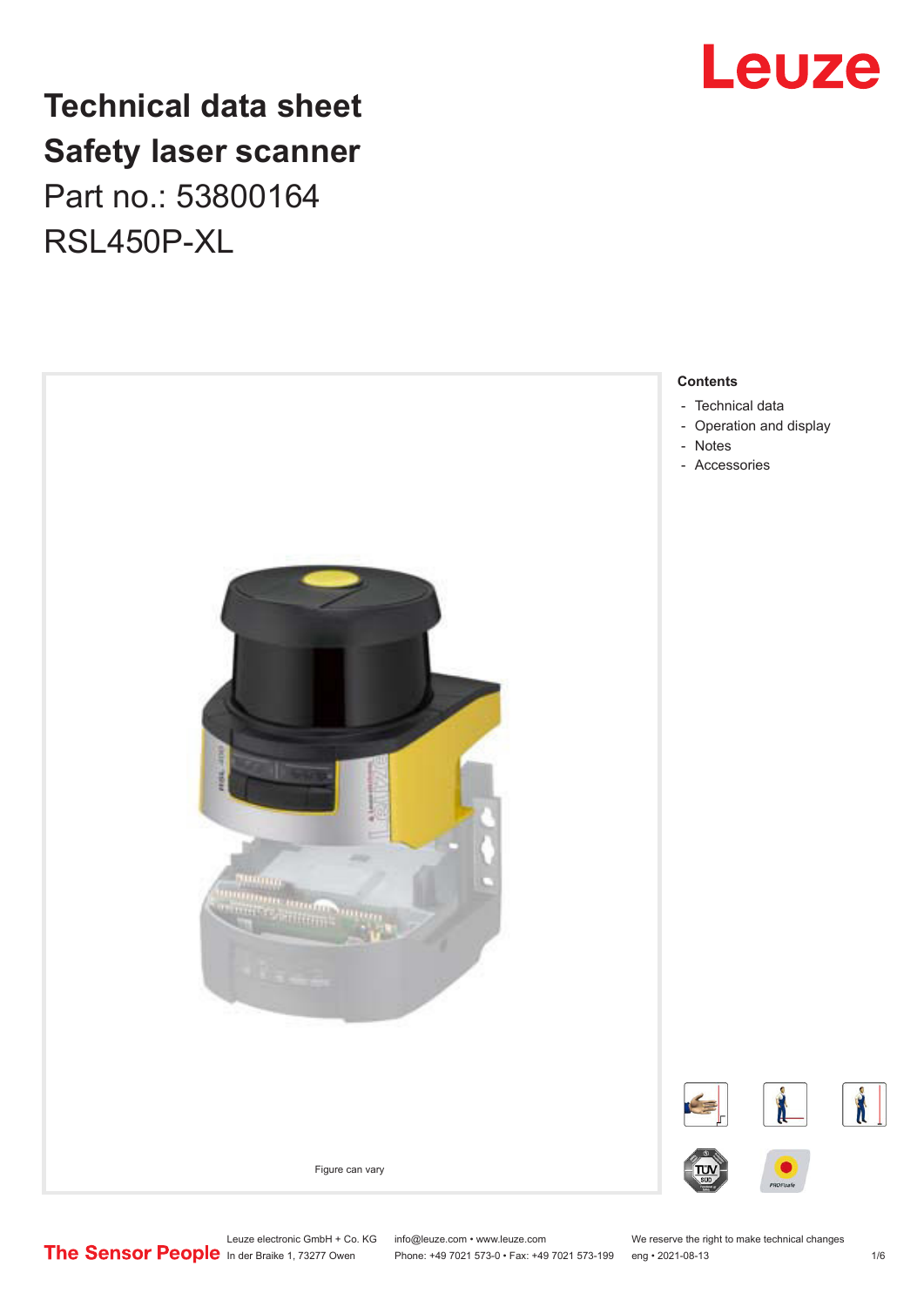## <span id="page-1-0"></span>**Technical data**

| <b>Basic data</b>                                                    |                                 |
|----------------------------------------------------------------------|---------------------------------|
| <b>Series</b>                                                        | <b>RSL 400</b>                  |
| <b>Application</b>                                                   | Mobile danger zone guarding     |
|                                                                      | Mobile side guarding            |
|                                                                      | Stationary access guarding      |
|                                                                      | Stationary danger zone guarding |
| <b>Functions</b>                                                     |                                 |
| <b>Functions</b>                                                     | Data output, configurable       |
|                                                                      | Four-field mode                 |
|                                                                      | PROFIsafe                       |
|                                                                      | Resolution, selectable          |
| <b>Characteristic parameters</b>                                     |                                 |
| Type                                                                 | 3, IEC/EN 61496                 |
| <b>SIL</b>                                                           | 2, IEC 61508                    |
| <b>SILCL</b>                                                         | 2, IEC/EN 62061                 |
| Performance Level (PL)                                               | d, EN ISO 13849-1               |
| $PFH_{n}$                                                            | 0.00000009 per hour             |
| $PFH_{n}$                                                            | 9E-08 per hour                  |
| Mission time T <sub>M</sub>                                          | 20 years, EN ISO 13849-1        |
| Category                                                             | 3. EN ISO 13849                 |
| <b>Protective field data</b>                                         |                                 |
| Scanning angle                                                       | 270°                            |
| Minimum adjustable range                                             | 50 mm                           |
| Number of field pairs, reversible                                    | Up to 100                       |
| Number of quads, reversible                                          | 50                              |
| <b>Number of protective functions</b>                                | 2 Piece(s)                      |
| Number of independent sensor confi-<br>gurations                     | Up to 10                        |
| Diffuse reflection, min.                                             | 1.8%                            |
|                                                                      |                                 |
| Operating range                                                      | 08.25m                          |
|                                                                      |                                 |
| Number of field pairs                                                | Up to $100$                     |
| <b>Operating range</b>                                               | 020m                            |
|                                                                      | 150 mm x 150 mm                 |
| <b>Warning field data</b><br>Object size<br>Diffuse reflection, min. | 10 %                            |
| <b>Optical data</b>                                                  |                                 |
| <b>Light source</b>                                                  | Laser, Infrared                 |
| Laser light wavelength                                               | 905 nm                          |
| Laser class                                                          | 1, IEC/EN 60825-1:2007          |
| <b>Transmitted-signal shape</b>                                      | Pulsed                          |

#### **Measurement data**

| Distance resolution       | 1 mm             |
|---------------------------|------------------|
| Detection range           | $050$ m          |
| Diffuse reflection        | 20%              |
| <b>Angular resolution</b> | $0.1$ $^{\circ}$ |

#### **Electrical data**

**Protective circuit Circuit** Overvoltage protection

## Leuze

| Performance data                 |                                                                              |
|----------------------------------|------------------------------------------------------------------------------|
| Supply voltage U <sub>B</sub>    | 24 V, DC, -30  20 %                                                          |
| max.                             | Current consumption (without load), 900 mA, (use power supply unit with 3 A) |
| Power consumption, max.          | 22 W, For 24 V, plus output load                                             |
| <b>Interface</b>                 |                                                                              |
| Type                             | <b>PROFINET</b>                                                              |
| <b>Profinet</b>                  |                                                                              |
| <b>Function</b>                  | Process                                                                      |
| <b>PROFINET device</b>           | Device acc. to Spec V2.3.4                                                   |
| <b>GSDML</b>                     | GSDML acc. to Spec V2.3.2                                                    |
| <b>Profile</b>                   | PROFINET/PROFIsafe                                                           |
| <b>Conformance class</b>         | С                                                                            |
| <b>Network load class</b>        | Ш                                                                            |
| <b>Security level</b>            | $\mathbf{1}$                                                                 |
| <b>Switch functionality</b>      | IRT-ready 2-port switch acc. to IEEE<br>802, integrated in connection unit   |
| <b>Port properties</b>           | Auto-Crossover                                                               |
|                                  | Auto-Negotiation                                                             |
|                                  | <b>Auto-Polarity</b>                                                         |
| 1&M                              | $0 - 4$                                                                      |
| <b>Supported topologies</b>      | <b>MRP</b> client                                                            |
|                                  | <b>SNMP</b>                                                                  |
| Safety-related switching signals | 4 Piece(s)                                                                   |
| <b>Service interface</b>         |                                                                              |
| Type                             | Bluetooth, USB                                                               |
|                                  |                                                                              |
| <b>Bluetooth</b>                 |                                                                              |
| <b>Function</b>                  | Configuration/parametering                                                   |
| <b>Frequency band</b>            | 2,400  2,483.5 MHz                                                           |
| Radiated transmitting power      | Max. 4.5 dBm (2.82 mW), class 2                                              |
|                                  |                                                                              |
| USB<br><b>Function</b>           | Configuration/parametering                                                   |
| Connection                       | USB 2.0 mini-B, socket                                                       |
| Transmission speed, max.         | 12 Mbit/s                                                                    |
| Cable length                     | $\leq$ 5m                                                                    |
|                                  | Longer cable lengths are possible using<br>active cables.                    |
| <b>Mechanical data</b>           |                                                                              |
| Dimension (W x H x L)            | 140.2 mm x 170 mm x 142 mm                                                   |
| <b>Housing material</b>          | Metal                                                                        |
|                                  | Plastic                                                                      |
| <b>Metal housing</b>             | Diecast zinc                                                                 |
| Lens cover material              | Plastic/PC                                                                   |
| Net weight                       | 4,300 g                                                                      |
| <b>Housing color</b>             | Yellow, RAL 1021                                                             |
| <b>Type of fastening</b>         | Mounting plate                                                               |
|                                  | Through-hole mounting                                                        |
|                                  | Via optional mounting device                                                 |
| <b>Operation and display</b>     |                                                                              |
| Type of display                  | Alphanumerical display                                                       |
|                                  | <b>LED</b> indicator                                                         |
| <b>Number of LEDs</b>            | 11 Piece(s)                                                                  |
| Type of configuration            | Software Sensor Studio                                                       |
| <b>Operational controls</b>      | Software Sensor Studio                                                       |
|                                  |                                                                              |

Leuze electronic GmbH + Co. KG info@leuze.com • www.leuze.com We reserve the right to make technical changes

ln der Braike 1, 73277 Owen Phone: +49 7021 573-0 • Fax: +49 7021 573-199 eng • 2021-08-13 2/6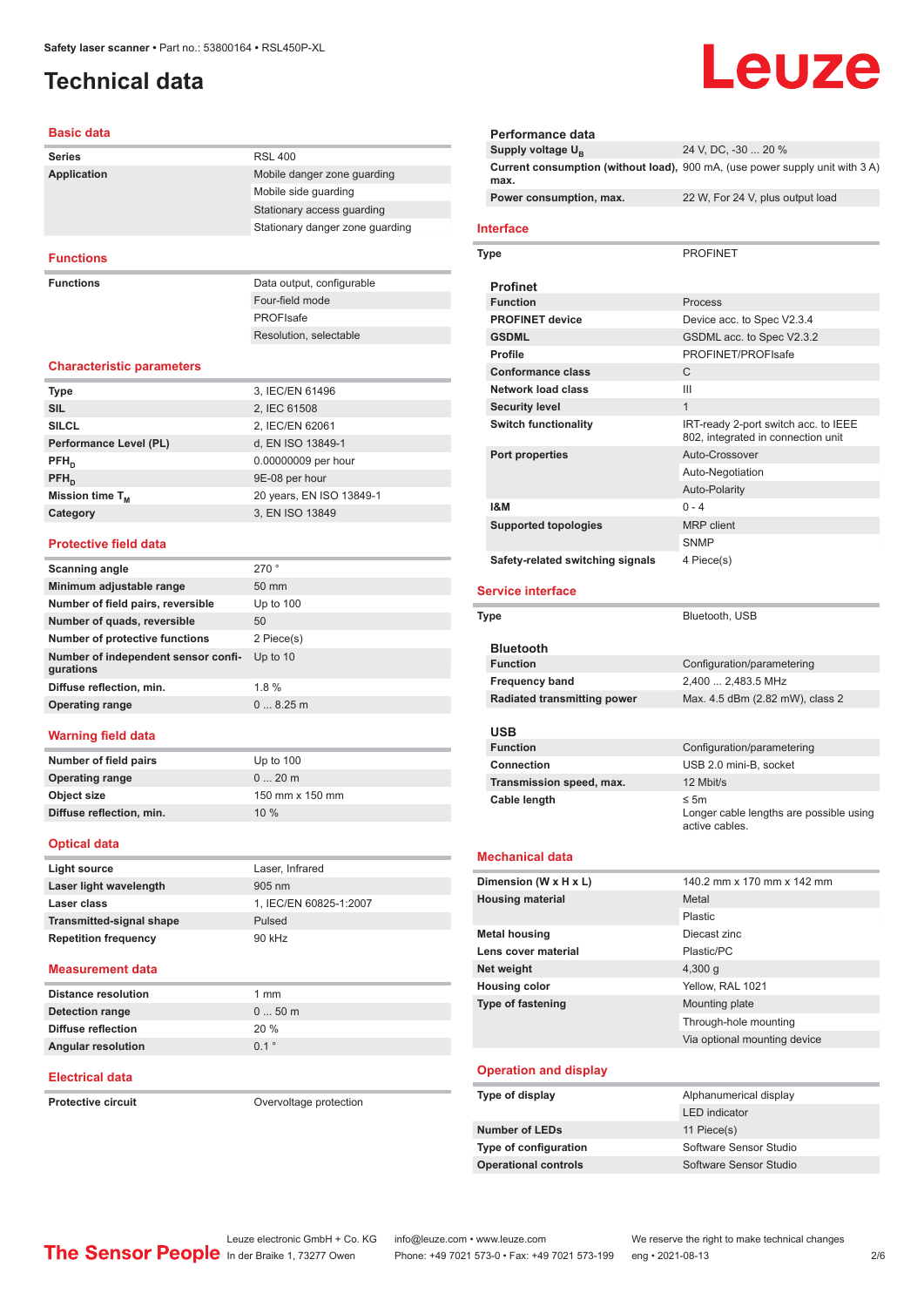## <span id="page-2-0"></span>**Technical data**

## **Leuze**

#### **Environmental data**

| Ambient temperature, operation     | $0 \dots 50$ °C |
|------------------------------------|-----------------|
| Ambient temperature, storage       | $-2060 °C$      |
| Relative humidity (non-condensing) | 1595%           |

#### **Certifications**

| Degree of protection                                               | IP 65          |
|--------------------------------------------------------------------|----------------|
| <b>Protection class</b>                                            | III. EN 61140  |
| <b>Certifications</b>                                              | TÜV Süd        |
| Test procedure for EMC in accordance                               | DIN 40839-1/3  |
| with standard                                                      | EN 61496-1     |
| Test procedure for oscillation in<br>accordance with standard      | EN 60068-2-6   |
| Test procedure for continuous shock<br>in accordance with standard | IEC 60068-2-29 |
| <b>US patents</b>                                                  | US 10,304,307B |
|                                                                    | US 7,656,917 B |
|                                                                    | US 7,696,468 B |
|                                                                    | US 8,520,221 B |

### **Classification**

| <b>Customs tariff number</b> | 85365019 |
|------------------------------|----------|
| eCl@ss 5.1.4                 | 27279290 |
| eCl@ss 8.0                   | 27279290 |
| eCl@ss 9.0                   | 27272705 |
| eCl@ss 10.0                  | 27272791 |
| eCl@ss 11.0                  | 27272791 |
| <b>ETIM 5.0</b>              | EC002550 |
| <b>ETIM 6.0</b>              | EC002550 |
| <b>ETIM 7.0</b>              | EC002550 |

## **Operation and display**

| LED            |                        | <b>Display</b>                                  | <b>Meaning</b>                                                                                                           |
|----------------|------------------------|-------------------------------------------------|--------------------------------------------------------------------------------------------------------------------------|
| 1              |                        | Off                                             | Device switched off                                                                                                      |
|                |                        | Red, continuous light                           | OSSD off                                                                                                                 |
|                |                        | Red, flashing                                   | Error                                                                                                                    |
|                |                        | Green, continuous light                         | OSSD on                                                                                                                  |
| $\overline{2}$ |                        | Off                                             | RES deactivated or RES activated and released                                                                            |
|                |                        | Yellow, flashing                                | Protective field occupied                                                                                                |
|                |                        | Yellow, continuous light                        | RES activated and blocked but ready to be unlocked - protective field<br>free and linked sensor is enabled if applicable |
| 3              |                        | Off                                             | Free warning field                                                                                                       |
|                |                        | Blue, continuous light                          | Warning field interrupted                                                                                                |
|                |                        | Off                                             | Four field mode: warning field 3 free                                                                                    |
|                |                        | Blue, continuous light                          | Four field mode: warning field 3 interrupted                                                                             |
| 5              |                        | Yellow, flashing                                | Four field mode: warning field 2 interrupted                                                                             |
|                |                        | Off                                             | No function                                                                                                              |
| 7              | <b>PWR</b>             | Off                                             | Device switched off                                                                                                      |
|                |                        | Red, continuous light                           | Error during self test or internal communication problems                                                                |
|                |                        | Green, flashing                                 | <b>PROFINET</b> wave function active                                                                                     |
|                |                        | Green, continuous light                         | Device switched on, supply voltage applied, no internal error                                                            |
| 8              | PS                     | Off                                             | PROFIsafe communication not initialized or switched off                                                                  |
|                |                        | Green, flashing                                 | Device in passive state or PROFINET wave function active                                                                 |
|                |                        | Green, continuous light                         | Device on PROFIsafe active                                                                                               |
|                |                        | Red, flashing                                   | PROFIsafe configuration failed                                                                                           |
|                |                        | Red, continuous light                           | PROFIsafe communication error                                                                                            |
| 9              | <b>NET</b>             | Off                                             | PROFINET communication not initialized or inactive                                                                       |
|                |                        | Green, flashing                                 | PROFINET bus initialization or PROFINET wave function active                                                             |
|                |                        | Green, continuous light                         | PROFINET active, data exchange with IO controller active                                                                 |
|                |                        | Orange, flashing                                | Ethernet topology error                                                                                                  |
|                |                        | Red, flashing                                   | Ethernet configuration failed, no data exchange or exchange of invalid<br>data                                           |
|                |                        | Red, continuous light                           | Bus error, no communication                                                                                              |
|                | 10 LNK/ACT1            | Off                                             | No Ethernet link present                                                                                                 |
|                |                        | Green, continuous light                         | Ethernet link active, no current data transmission                                                                       |
|                |                        | Green/orange, flashing                          | Ethernet link active, current data transmission                                                                          |
|                | 11 LNK/ACT2            | Off                                             | No Ethernet link present                                                                                                 |
|                |                        | Green, continuous light                         | Ethernet link active, no current data transmission                                                                       |
|                | Green/orange, flashing | Ethernet link active, current data transmission |                                                                                                                          |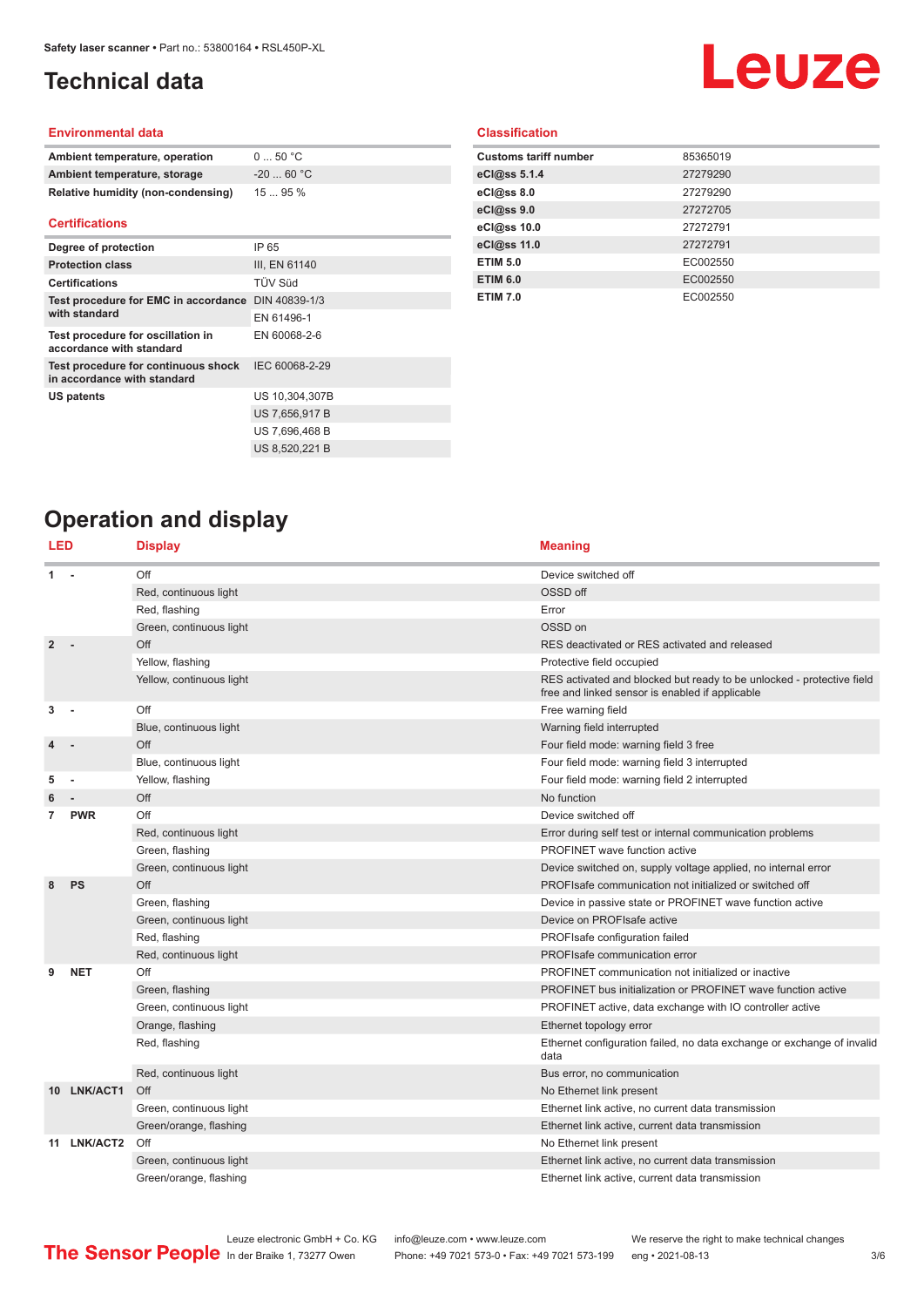## <span id="page-3-0"></span>**Notes**

### **Observe intended use!**

 $\&$  The product may only be put into operation by competent persons.

 $\%$  Only use the product in accordance with its intended use.



#### **WARNING! INVISIBLE LASER RADIATION – CLASS 1 LASER PRODUCT**

The device satisfies the requirements of IEC 60825-1:2014 (EN 60825-1:2014) safety regulations for a product of **laser class 1** as well as the U.S. 21 CFR 1040.10 regulations with deviations corresponding to "Laser Notice No. 56" from May 8, 2019.

 $\&$  Observe the applicable statutory and local laser protection regulations.

 $\%$  The device must not be tampered with and must not be changed in any way. There are no user-serviceable parts inside the device. Repairs must only be performed by Leuze electronic GmbH + Co. KG.

## **Accessories**

## Connection technology - Interconnection cables

|                      |    | Part no. | <b>Designation</b>                     | <b>Article</b>        | <b>Description</b>                                                                                                                                                                         |
|----------------------|----|----------|----------------------------------------|-----------------------|--------------------------------------------------------------------------------------------------------------------------------------------------------------------------------------------|
| $_{\odot}$<br>œ      | Ī  | 50135081 | <b>KSS ET-M12-4A-</b><br>RJ45-A-P7-050 | Interconnection cable | Suitable for interface: Ethernet<br>Connection 1: Connector, M12, Axial, Male, D-coded, 4-pin<br>Connection 2: RJ45<br>Shielded: Yes<br>Cable length: 5,000 mm<br>Sheathing material: PUR  |
| $_{\bigodot}$<br>p   | 甘量 | 50135082 | <b>KSS ET-M12-4A-</b><br>RJ45-A-P7-100 | Interconnection cable | Suitable for interface: Ethernet<br>Connection 1: Connector, M12, Axial, Male, D-coded, 4-pin<br>Connection 2: RJ45<br>Shielded: Yes<br>Cable length: 10,000 mm<br>Sheathing material: PUR |
| $_{\mathbb{C}}$<br>œ | 甘晶 | 50135083 | <b>KSS ET-M12-4A-</b><br>RJ45-A-P7-150 | Interconnection cable | Suitable for interface: Ethernet<br>Connection 1: Connector, M12, Axial, Male, D-coded, 4-pin<br>Connection 2: RJ45<br>Shielded: Yes<br>Cable length: 15,000 mm<br>Sheathing material: PUR |

## Connection technology - Connection boxes

| Part no. | <b>Designation</b> | <b>Article</b>  | <b>Description</b>                                                                                                                                                                                                                                                                  |
|----------|--------------------|-----------------|-------------------------------------------------------------------------------------------------------------------------------------------------------------------------------------------------------------------------------------------------------------------------------------|
| 53800150 | CU400P-3M12        | Connection unit | Number of connections: 3 Piece(s)<br>Connection 1: Connector, M12, A-coded, 4-pin<br>Connection 2: Connector, M12, D-coded, 4 -pin<br>Connection 3: Connector, M12, D-coded, 4 -pin<br>Dimensions: 140.2 mm x 93.8 mm x 142 mm<br>Color: Black<br>Type of fastening: Bayonet system |

Leuze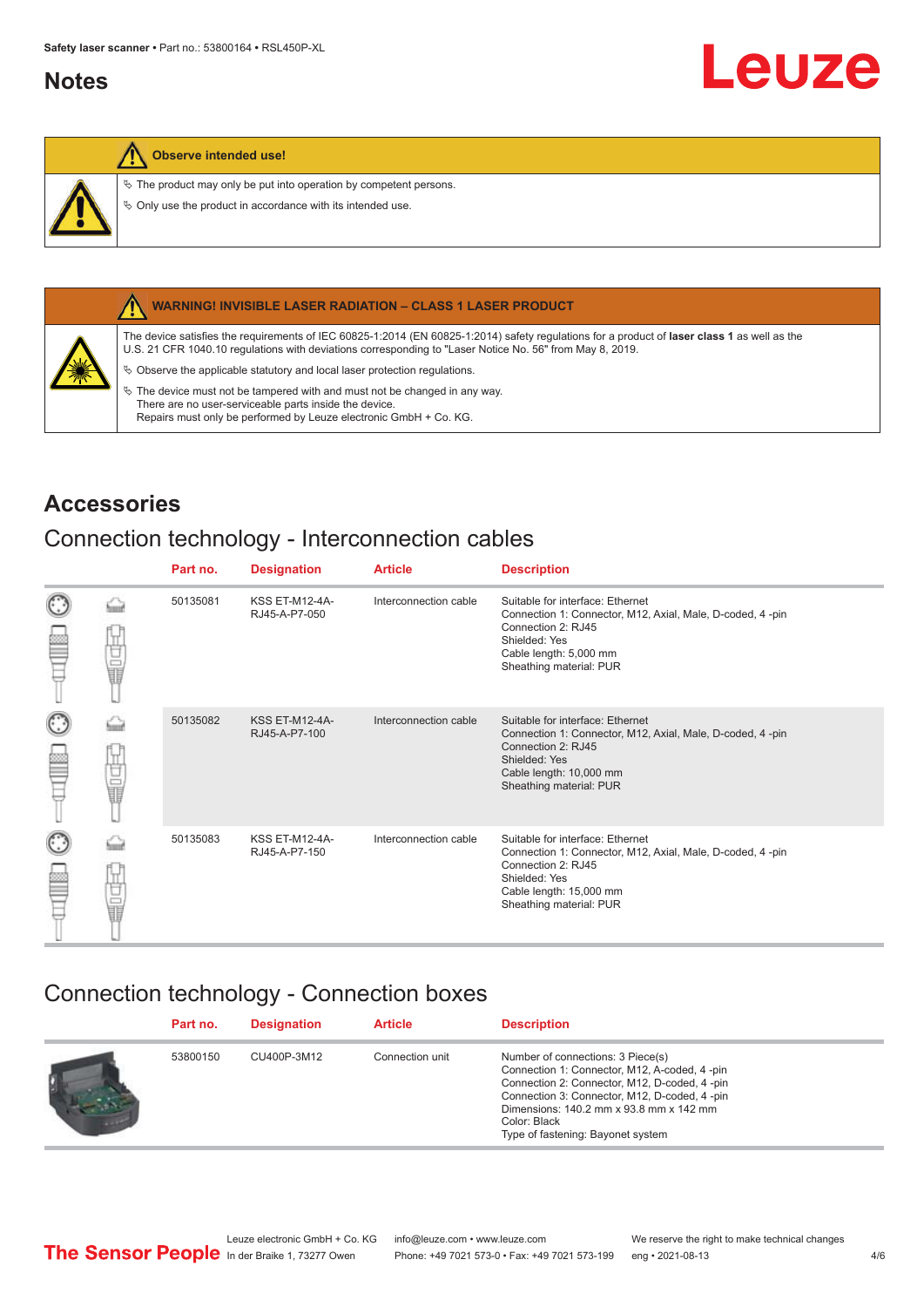### **Accessories**



## Mounting technology - Mounting brackets

| Part no. | <b>Designation</b> | <b>Article</b>   | <b>Description</b>                                                                                                                                                                                                                                                     |
|----------|--------------------|------------------|------------------------------------------------------------------------------------------------------------------------------------------------------------------------------------------------------------------------------------------------------------------------|
| 53800134 | <b>BT840M</b>      | Mounting bracket | Application: Mounting on chamfered 90° corner<br>Dimensions: 84.9 mm x 72 mm x 205.2 mm<br>Color: Yellow, RAL 1021<br>Type of fastening, at system: Through-hole mounting<br>Type of fastening, at device: Screw type<br>Material: Metal                               |
| 53800132 | <b>BTF815M</b>     | Mounting bracket | Application: Mounting bracket for floor mounting<br>Dimensions: 186 mm x 120 mm x 288 mm<br>Scan level height: 150 mm<br>Color: Yellow, RAL 1021<br>Type of fastening, at system: Through-hole mounting<br>Type of fastening, at device: Screw type<br>Material: Metal |
| 53800133 | BTF830M            | Mounting bracket | Application: Mounting bracket for floor mounting<br>Dimensions: 186 mm x 275 mm x 288 mm<br>Scan level height: 300 mm<br>Color: Yellow, RAL 1021<br>Type of fastening, at system: Through-hole mounting<br>Type of fastening, at device: Screw type<br>Material: Metal |

## Mounting

| Part no. | <b>Designation</b> | <b>Article</b> | <b>Description</b>                                             |
|----------|--------------------|----------------|----------------------------------------------------------------|
| 53800131 | BTP800M            | Loop guard     | Dimensions: 160 mm x 169 mm<br>Color: Black<br>Material: Metal |

## **General**

| Part no. | <b>Designation</b> | <b>Article</b> | <b>Description</b>                                                          |
|----------|--------------------|----------------|-----------------------------------------------------------------------------|
| 430400   | RS4-clean-Set1     | Cleaning set   | Number of cleaning cloths: 40 Piece(s)<br>Content of cleaning fluid: 150 ml |

### Services

| Part no. | <b>Designation</b> | <b>Article</b>                                  | <b>Description</b>                                                                                                                                                                                                                                                                                                                                                                                                                                                                                      |
|----------|--------------------|-------------------------------------------------|---------------------------------------------------------------------------------------------------------------------------------------------------------------------------------------------------------------------------------------------------------------------------------------------------------------------------------------------------------------------------------------------------------------------------------------------------------------------------------------------------------|
| S981051  | CS40-I-141         | Safety inspection<br>"Safety laser<br>scanners" | Details: Checking of a safety laser scanner application in accordance with<br>current standards and quidelines. Inclusion of the device and machine data in<br>a database, production of a test log per application.<br>Conditions: It must be possible to stop the machine, support provided by<br>customer's employees and access to the machine for Leuze employees must<br>be ensured.<br>Restrictions: Travel costs and accommodation expenses charged separately<br>and according to expenditure. |